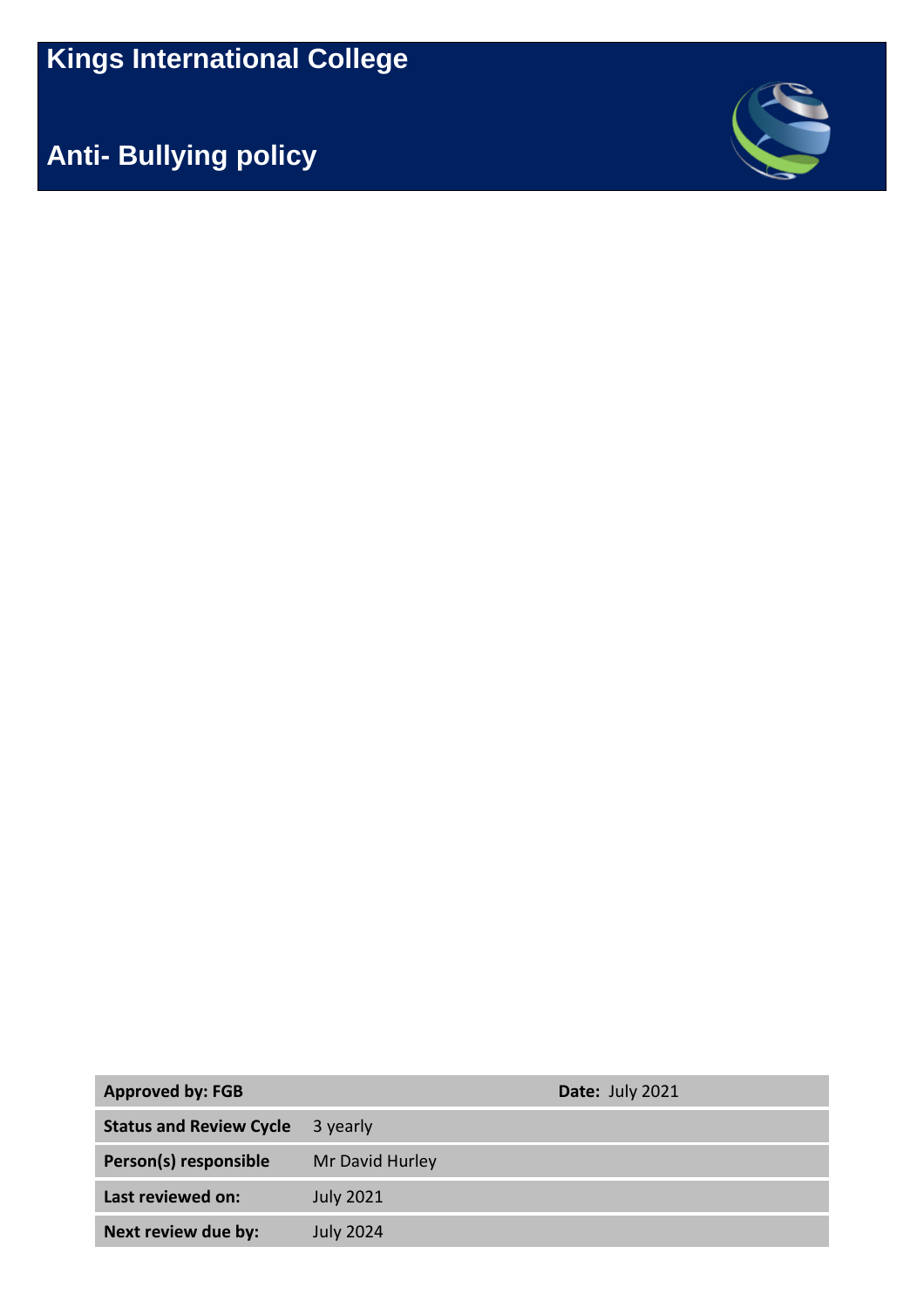#### **Contents**

| 8. What any adult – teacher, support staff, parent – who has been told about bullying should do5 |  |
|--------------------------------------------------------------------------------------------------|--|
|                                                                                                  |  |
|                                                                                                  |  |
| 11. How we deal with incidents that cross the inside/outside school boundaries                   |  |
|                                                                                                  |  |
|                                                                                                  |  |
|                                                                                                  |  |
|                                                                                                  |  |
|                                                                                                  |  |
|                                                                                                  |  |
|                                                                                                  |  |

#### <span id="page-1-0"></span>**1. Aims**

This policy aims to:

- Provide a **consistent approach** to behaviour management around bullying
- **Define** what we consider to be unacceptable behaviour, including bullying

### <span id="page-1-1"></span>**2. Legislation and statutory requirements**

This policy is based on advice from the Department for Education (DfE) on:

- [Behaviour and discipline in schools](https://www.gov.uk/government/publications/behaviour-and-discipline-in-schools)
- [Searching, screening and confiscation at school](https://www.gov.uk/government/publications/searching-screening-and-confiscation)
- [The Equality Act 2010](https://www.gov.uk/government/publications/equality-act-2010-advice-for-schools)
- [Use of reasonable force in schools](https://www.gov.uk/government/publications/use-of-reasonable-force-in-schools)
- [Supporting pupils with medical conditions at school](https://www.gov.uk/government/publications/supporting-pupils-at-school-with-medical-conditions--3)
- [Exclusion from Maintained Schools, Academies and Pupil Referral Units in England](https://assets.publishing.service.gov.uk/government/uploads/system/uploads/attachment_data/file/641418/20170831_Exclusion_Stat_guidance_Web_version.pdf)

It is also based on the [special educational needs and disability \(SEND\) code of practice.](https://www.gov.uk/government/publications/send-code-of-practice-0-to-25) In addition, this policy is based on:

- Section 175 of th[e Education Act 2002](http://www.legislation.gov.uk/ukpga/2002/32/section/175), which outlines a school's duty to safeguard and promote the welfare of its pupils
- Sections 88-94 of the [Education and Inspections Act 2006](http://www.legislation.gov.uk/ukpga/2006/40/section/88), which require schools to regulate pupils' behaviour and publish a behaviour policy and written statement of behaviour principles, and give schools the authority to confiscate pupils' property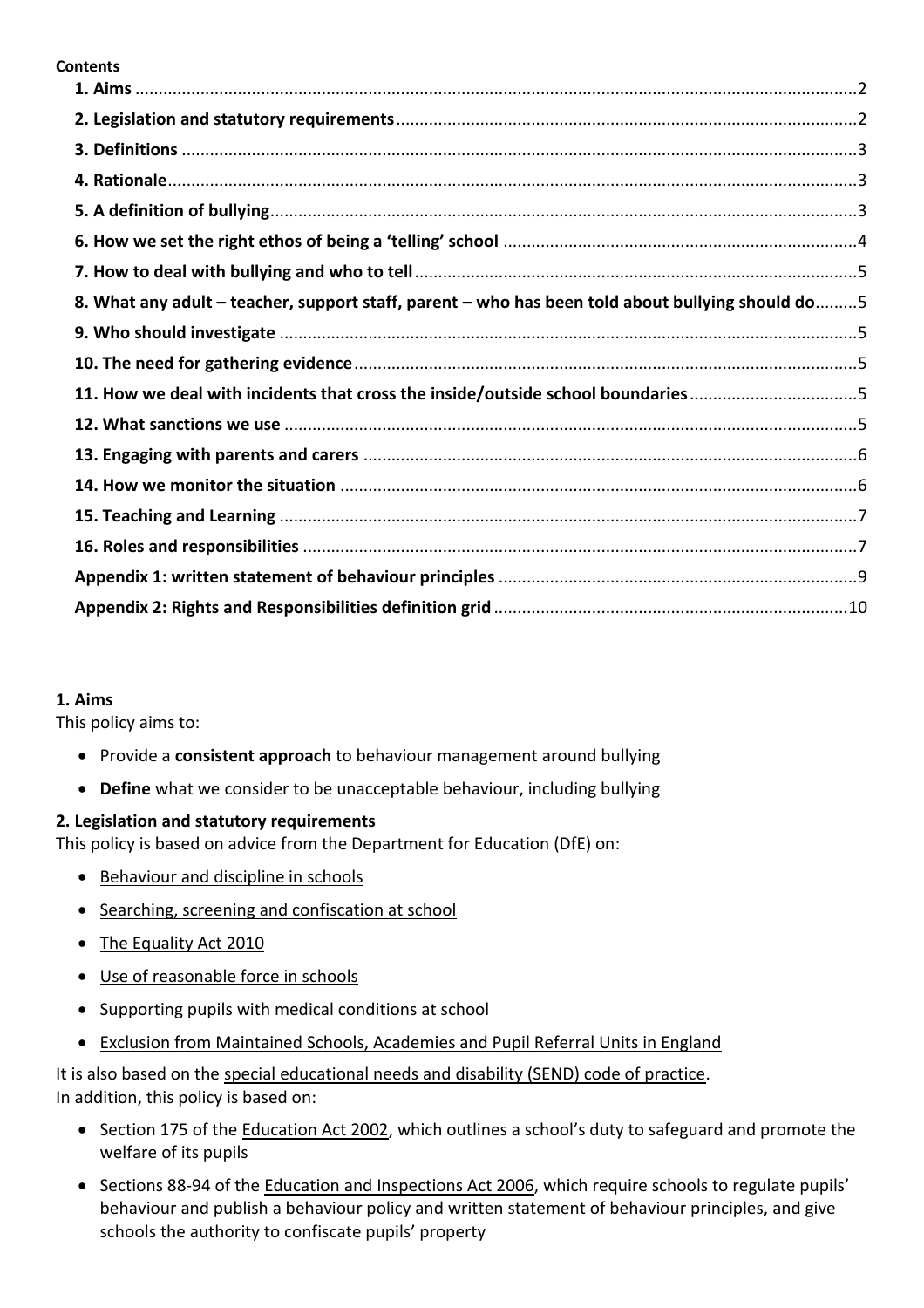• DHE guidance explaining that maintained schools should publish their behaviour policy online

### <span id="page-2-0"></span>**3. Definitions**

### **A WHOLE SCHOOL APPROACH**

All staff, students and parents need to be aware of these Rights and Responsibilities that underpin the aims. The key factor in making such codes work is their acceptance by the parties involved. The credibility of the document will only be accepted if students see that they are being enforced and that a consistent approach is adopted by staff. Inconsistency will lead to conflict and an undermining of the processes within the school that lead to the promoting and maintaining of good behaviour. All staff need to be aware that they lead by example. Their manners, reliability, dress, timekeeping and relationships with others will be observed and will influence students.

All students need to be valued. Praise and appreciation of their efforts are ingredients in raising selfesteem and motivation. It is for the school to educate, guide and encourage them in the development of these qualities in partnership with parents. National Curriculum subjects, Tutor time and PSHCE sessions offer opportunities to address such matters. Outside the formal curriculum, school assemblies, clubs, team games, school trips and other extra-curricular activities such as residential experiences also provide valuable contexts in which the values of the school can be developed and practised.

The form tutor plays an important part in co-ordinating the academic and personal welfare of the student. The tutor should be aware of each student in the form as an individual as it is the tutor who is often the person that students will turn to for support.

### <span id="page-2-1"></span>4. Rationale

4.1. We strive to create a culture based on our core values, students must feel safe and respected if they are to learn effectively. Since we are a school which sets high standards for our students it is important that we create an atmosphere in which bullying cannot thrive and in which no student has to suffer from harassment of any kind. Because bullying happens in all societies, at all levels, it is important that we make our students knowledgeable about bullying and teach them strategies that enable them to stand up for themselves without resorting to retaliation in any form. Because bullying is in the news and is a form of real anxiety for parents, it is important that we inform parents fully about our approach to dealing with bullying, so that parents are able to distinguish between what is bullying and what is not.

### <span id="page-2-2"></span>5. A definition of bullying

5.1. There is no legal definition of bullying. Bullying is usually described as being behaviour by an individual or group, usually repeated over time that intentionally hurts another individual or group either physically or emotionally. In this policy **Bullying** is defined as the repetitive, intentional harming of one person or group by another person or group, where the relationship involves an imbalance of power. Bullying is, therefore:

- Deliberately hurtful
- Repeated, often over a period of time
- Difficult to defend against

5.2. Bullying can take many forms (for instance, cyber- bullying via text messages or the internet), and is often motivated by prejudice against particular groups, for example on grounds of race, religion, gender,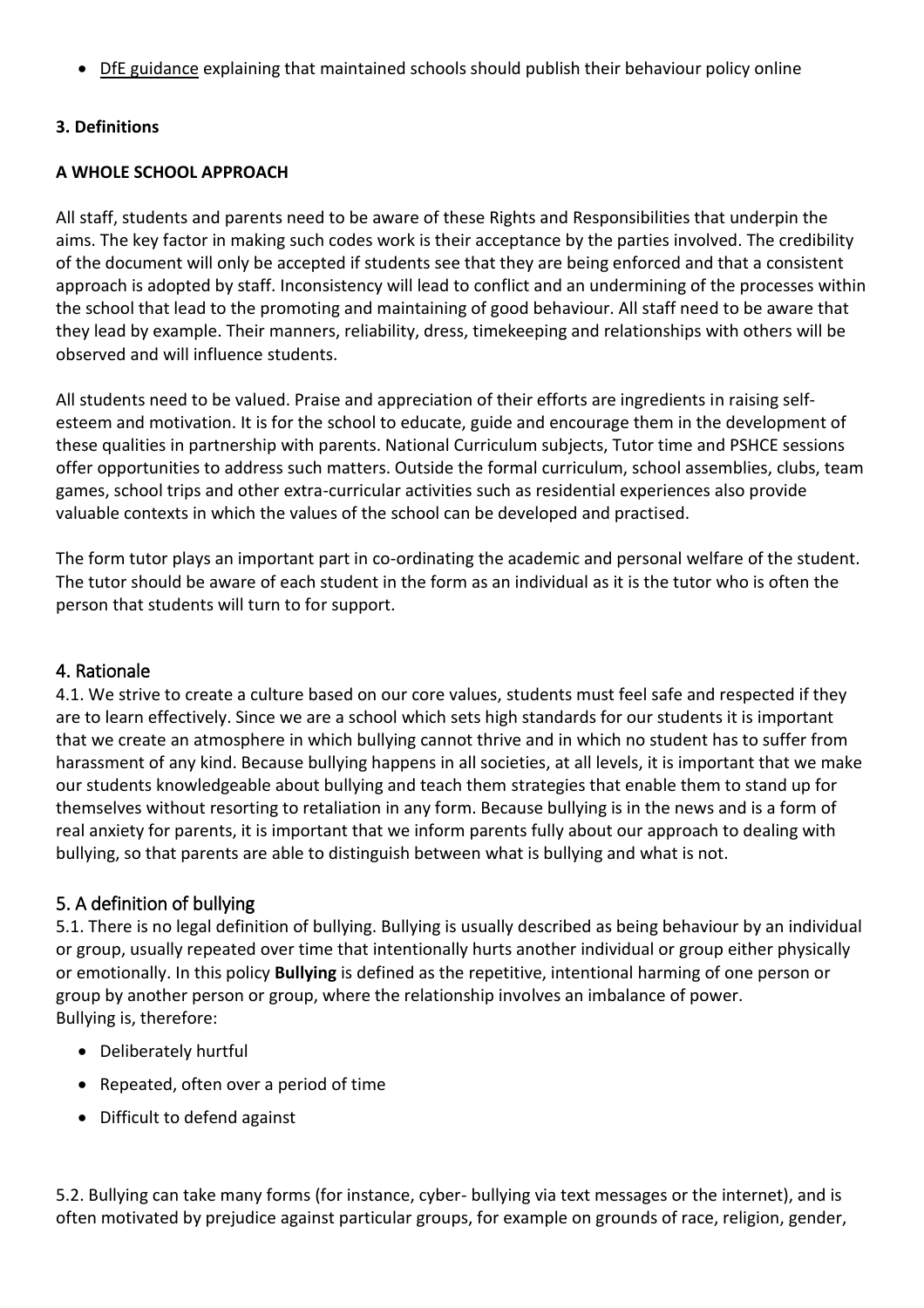sexual orientation, or because a child is adopted or has caring responsibilities. It might be motivated by actual differences between children, or perceived differences.

5.3. Stopping violence and ensuring immediate physical safety is our first priority but emotional bullying can be more damaging than physical. (See ref: Preventing Bullying 2017, DFE).

5.4. The rapid development of, and widespread access to, technology has provided a new medium for 'virtual' bullying, which can occur in or outside school. Cyber-bullying is a different form of bullying and can happen at all times of the day, with a potentially bigger audience, and more accessories as people forward on content at a click. Schools have wider search powers included in the Education Act 2011 to give teachers stronger powers to tackle cyber-bullying by providing a specific power to search for and, if necessary, delete inappropriate images (or files) on electronic devices, including mobile phones Homophobic bullying occurs when bullying is motivated by a prejudice against lesbian, gay or bisexual (LGB) people. (See ref: DCSF Homophobic bullying)

5.6. Where bullying outside school is reported to school staff, it will be investigated and acted on. The Headteacher will also consider whether it is appropriate to notify the police or anti-social behaviour coordinator in their local authority of the action taken against a student. If the misbehaviour could be criminal or poses a serious threat to a member of the public, the police should always be informed 5.7. Bullying can be:

- physical (hitting, kicking, theft)
- teasing
- making threats
- verbal (name calling, racist remarks)
- indirect (spreading rumours, excluding someone from social groups)

# <span id="page-3-0"></span>6. How we set the right ethos of being a 'telling' school

6.1. A 'telling' school is one where students do inform staff when bullying is taking place.

6.2. If students who feel they are being bullied are to tell us about bullying we must work together to create an atmosphere of trust. 'Victims' must know that their concerns will be taken seriously and recognise that investigations take time.

6.3. We must also make it as easy as possible to report bullying. They must understand that these may result in a number of different outcomes and be familiar with the content of the flow chart on page 3.

6.4. If this is to happen, then everyone on the site has a responsibility to ensure that we live by our core values and that we all set a good atmosphere round school. We want to make it clear that this responsibility includes:

• promoting an open and honest ethos that ensures that all members of the school community know and agree with our stance on bullying

• ensuring that all staff exhibit positive behaviours, demonstrate our Core Values and become positive role models to students

- treating other people with respect at all times;
- doing nothing that could be construed as bullying;
- doing nothing that could be construed as supporting bullying. This includes relaying distressing messages, relaying threats, laughing at bullying, watching a fight;
- reporting to the proper person any bullying we witness or any behaviour which we feel could escalate into bullying.
- engaging students in reviewing and developing our anti-bullying practices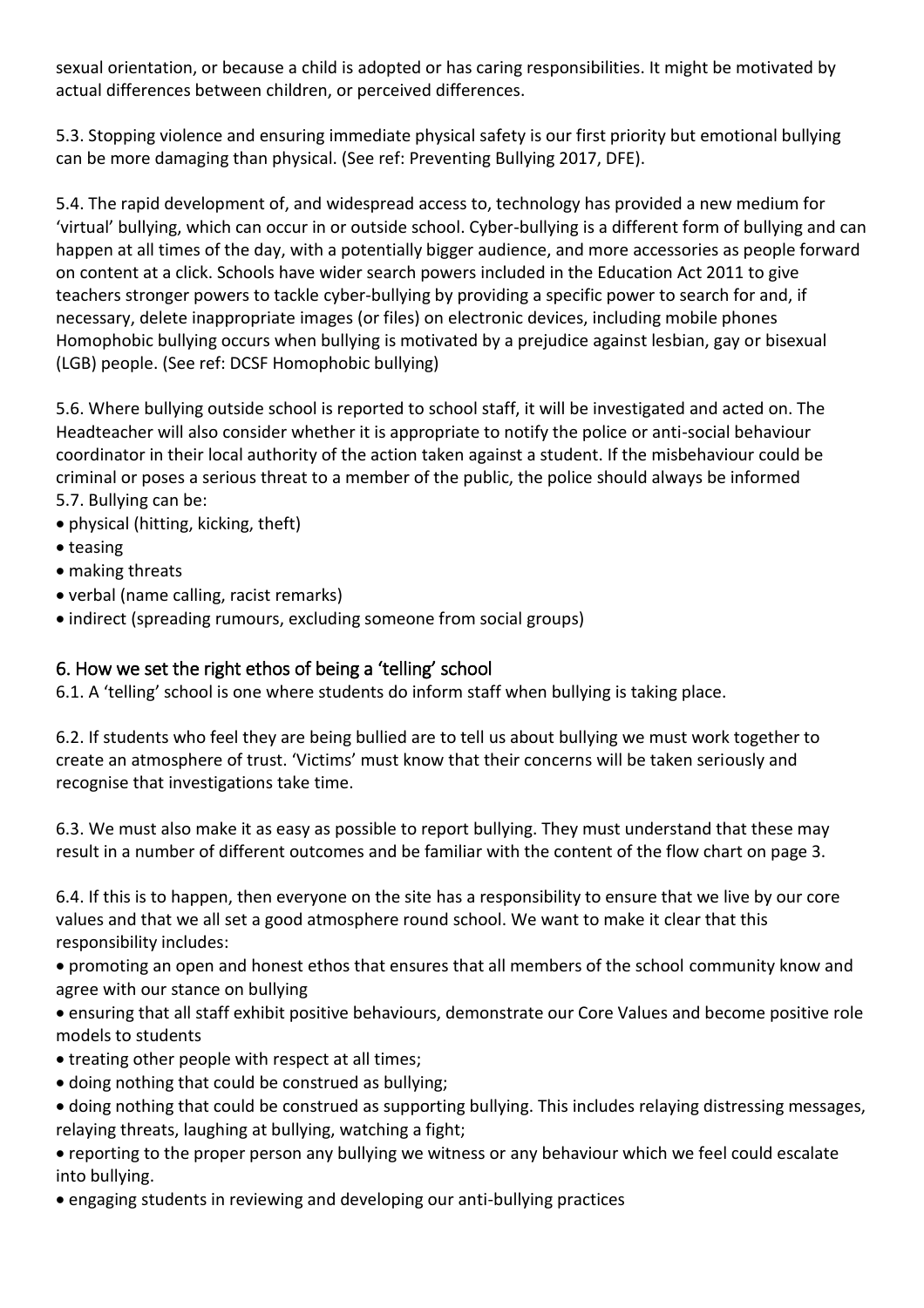• analyse available data to ascertain how the school environment and the journeys to and from school can be improved.

Procedure for dealing with complaints of bullying

# <span id="page-4-0"></span>7. How to deal with bullying and who to tell

7.1 Each year in the autumn term we will teach all our students to take the following action if they feel they are being bullied:

• if you feel able to, then let the 'bully' know that they do not like what is happening to them and ask the bully to stop;

• if the bullying doesn't stop, tell someone in school who will initiate action to sort out the problem. This will often be her/his form tutor, any teacher or any member of staff.

• use the [dsl@kings-international.co.uk](mailto:dsl@kings-international.co.uk) email address to report your concerns discreetly.

# <span id="page-4-1"></span>8. What any adult – teacher, support staff, parent – who has been told about bullying should do

8.1. Go to, phone or email the student's Head of Year or Head of Key Stage of the student concerned.

8.2. If a parent does not know who the appropriate Head of Year is they should contact school and the Receptionist will advise them.

# <span id="page-4-2"></span>9. Who should investigate

9.1. In the first instance we would expect the student's form tutor to discuss any issues with their tutees and suggest possible solutions. If this is ineffective or the form tutor believes he/she needs help in resolving an issue he/she will email the Head of Year and the Head of Key Stage. An investigation into a complaint of bullying will be carried out in most cases by one of the Head of Year or the student's Head of Key Stage, but on occasions by the Assistant Headteacher for behaviour and welfare.

# <span id="page-4-3"></span>10. The need for gathering evidence

10.1. If we are to deal with incidents fairly, we must gather as much evidence as possible in order to establish what really happened.

# <span id="page-4-4"></span>11. How we deal with incidents that cross the inside/outside school boundaries

11.1 Where incidents that happen outside school are clearly having a detrimental effect on the life of the school we will investigate these and, in conjunction with the parents and the local police, take appropriate action.

# <span id="page-4-5"></span>12. What sanctions we use

12.1. At our school sanctions are applied fairly, proportionately, consistently and reasonably, taking account of any SEN or disabilities that pupils may have, and taking into consideration the needs of vulnerable children. Bullying by children with disabilities or SEN is no more acceptable than bullying by other children and it should be made clear that their actions are wrong and appropriate sanctions imposed. We expect all students to be proactive and seek help from members of staff if they witness another student being hurt or they are concerned about others.

12.2. The following is the normal hierarchy of sanctions. A serious case of bullying, however, might result in immediate exclusion: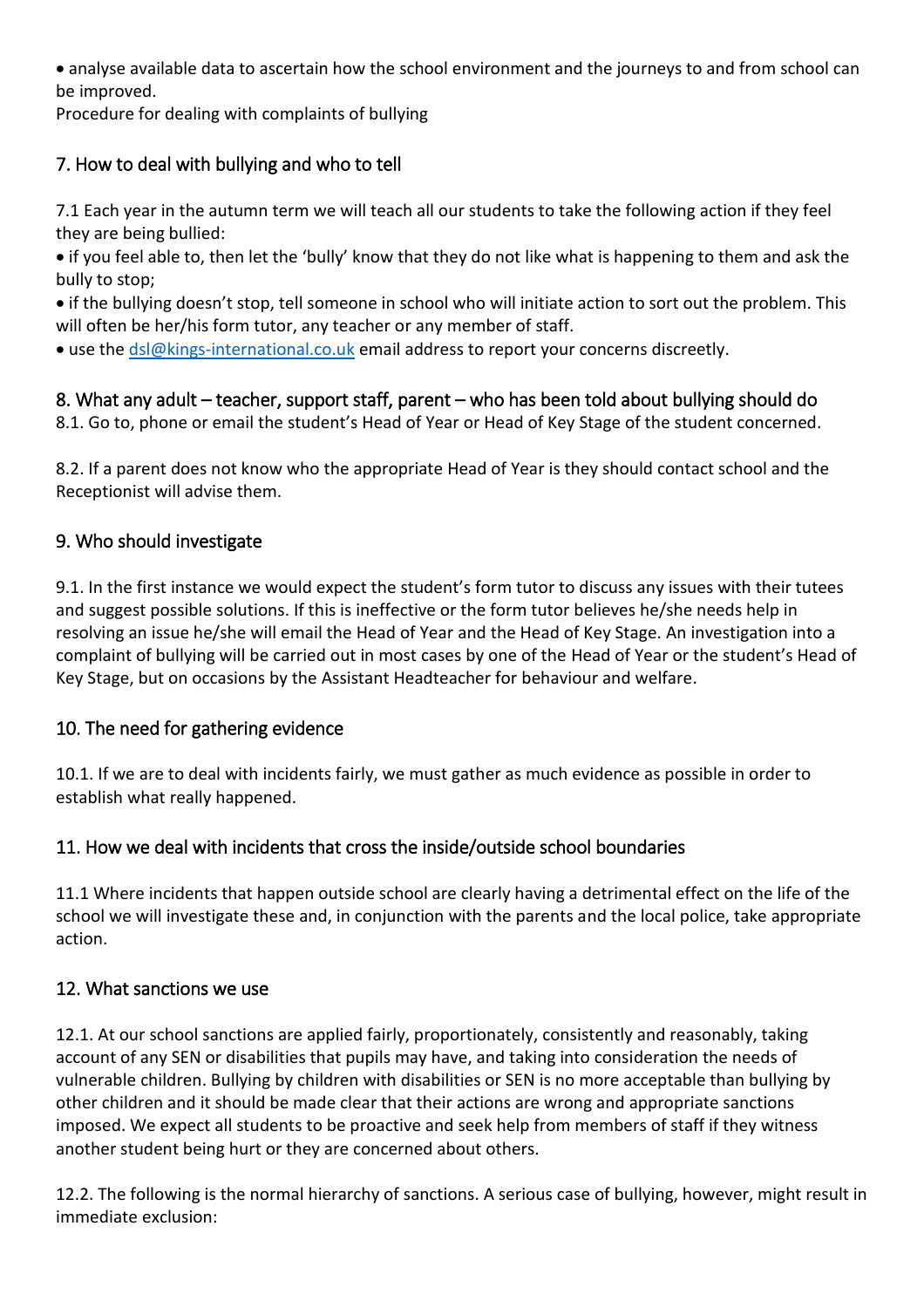• In the first instance, a bully will be warned and parents will be informed. We will impress on them that what he/she has done will not be tolerated at our school. This frequently solves the problem.

• If the bullying continues, parents will be invited into school and both student and parents will be told that further sanctions will follow if the bullying doesn't stop.

- If there is further bullying, the student will be detained at break and lunch times.
- Removal from specific classes if appropriate will be used.

• Further sanctions such as the ILC or exclusion from school for a fixed period of time will also be used if appropriate.

• The ultimate sanction for bullying is permanent exclusion.

# <span id="page-5-0"></span>13. Engaging with parents and carers

13.1. We believe it is important for our school to work with parents/carers to help them to understand our approach with regards to bullying and to engage promptly with them when an issue of bullying comes to light, whether their child is the student being bullied or the one doing the bullying. We will ensure parents/carers are made aware of how to work with us on bullying and how they can seek help if a problem is not resolved. Some parents may need specific support to help deal with their child's behaviour. Where our school identifies that this is the case, we will initially provide support ourselves or signpost the parents to appropriate channels of help.

13.2. We will;

• make sure that key information (including policies and named points of contact) about bullying is available to parents/carers.

- ensure that all parents/carers know who to contact if they are worried about bullying.
- ensure all parents/carers know about our complaints procedure and how to use it effectively.
- ensure all parents/carers know where to access independent advice about bullying.
- work with all parents/carers and the local community to address issues beyond the school gates that give rise to bullying.
- ensure that parents work with the school to role model positive behaviour for pupils, both on and offline.

13.2. Particularly during a lengthy investigation, or when there is a repetition of bullying, a victim's parents may feel very anxious. It is very important that the investigator and the parents keep in contact but parents must understand that form tutors, Heads of Year, Heads of Key Stage and senior staff do have other demands on their time. We will always endeavour to ring parents on the same day that the incident occurred; however, phone calls may not always be able to be made as soon or as frequently as the parent would ideally like.

### <span id="page-5-1"></span>14. How we monitor the situation

14.1. Pastoral staff will try to check at regular intervals on the welfare of a student who has been bullied, but we do rely on Students reporting any repetition. Whilst the sanctions outlined above will be used as appropriate, both students and parents must understand that we cannot take action if we are not made aware

### 14. 1. The Process.

1. The 'victim' will discuss the incident with their form tutor, or Head of Year or another adult they feel comfortable with and often this will help resolve the situation.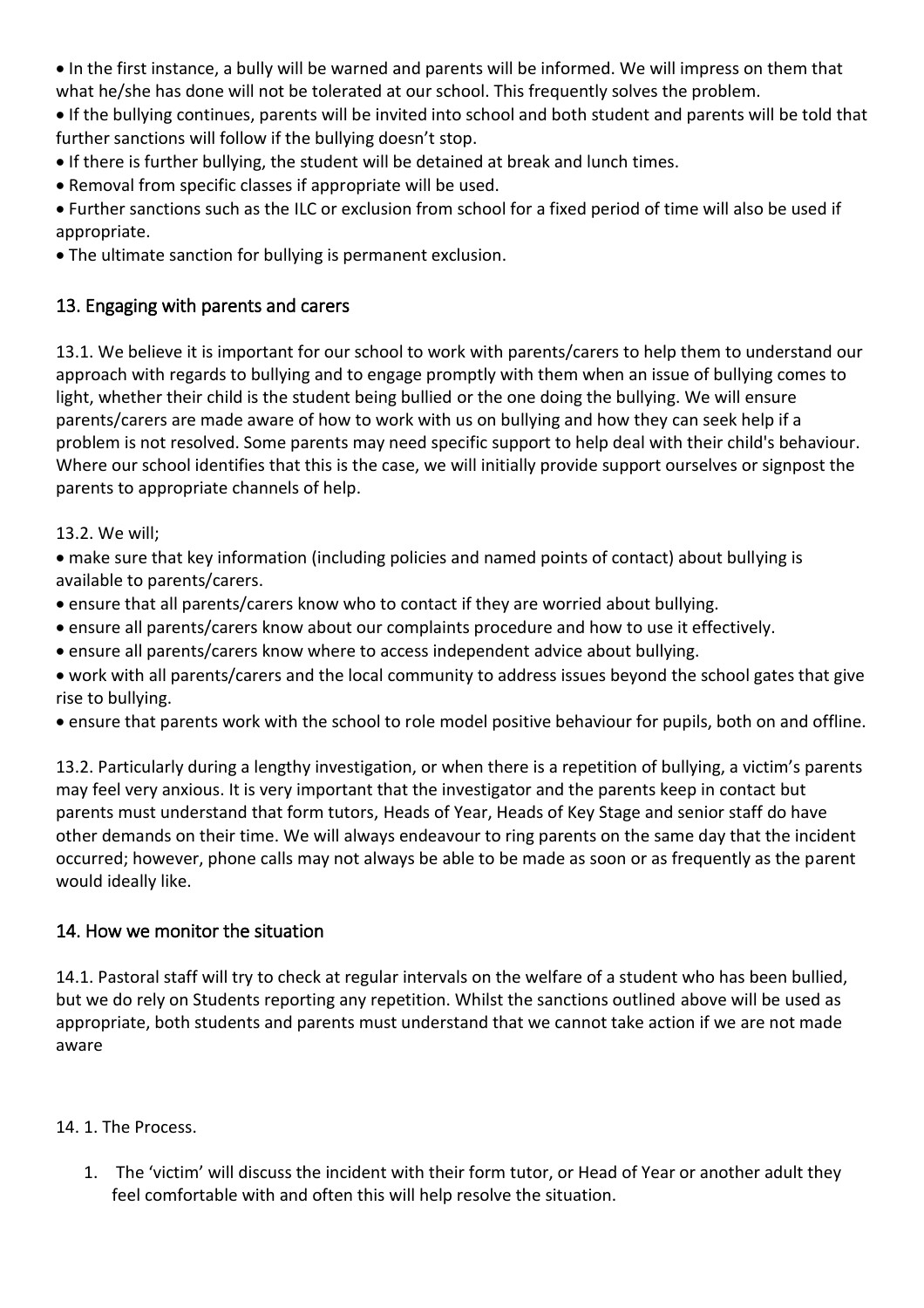- **2.** If the bullying continues then the matter will be passed to the Head of Key Stage. The student will then be asked to make a statement, either verbal or written, and the member of staff investigating will make notes. The 'bully' will then be interviewed and given the opportunity to give his/her side of the story. Again a verbal or written statement will be made and the member of staff investigating will make notes. If the stories of both Students are the same, there may be no need to involve other students or to find witnesses. In cases where the 'bully' denies the allegation, witnesses will need to be sought and interviewed, and additional evidence gathered. Such investigations are very time-consuming, no matter who initiated the investigation. It may then need to be shared between the pastoral team and senior staff. Even though the period of investigation may be difficult for the victim, it is essential that we are seen to be thorough and fair. No-one will report bullying if they feel that investigations are rushed or not dealt with properly and fairly. The investigation will continue until a satisfactory conclusion is reached.
- **3.** The student guilty of bullying will be warned that any repetition will lead to the hierarchy of sanctions. The victim will be told to report immediately any repetition of the bullying behaviour.
- **4.** Both sets of parents will be informed by and the incident logged on both students' files and the Central Bullying Record (CBR). During an investigation, it is likely that the alleged victim will feel vulnerable, particularly at breaks, lunchtimes and the end of school. He/she will be offered support at such times, in the form of a room/office in school to which they might go with or without friends, and alternative arrangements for buying and eating lunch.

### <span id="page-6-0"></span>**15. Teaching and Learning**

The topic of bullying is covered in assemblies, personal development days, PSHE and in topics across the curriculum such as RS, Drama and English.

### <span id="page-6-1"></span>**16. Roles and responsibilities**

### 16.1 The governing board

The governing board is responsible for reviewing and approving the written statement of behaviour principles (appendix 1).

The governing board will also review this behaviour policy in conjunction with the Headteacher and monitor the policy's effectiveness, holding the Headteacher to account for its implementation.

#### 16.2 The Headteacher

The Headteacher is responsible for reviewing this policy in conjunction with the governing board giving due consideration to the school's statement of behaviour principles (appendix 1). The Headteacher will also approve this policy. The Headteacher will ensure that the school environment encourages positive behaviour and that staff deal effectively with poor behaviour, and will monitor how staff implement this policy to ensure rewards and sanctions are applied consistently.

#### 16.3 Staff

Staff are responsible for:

- Implementing the behaviour policy and anti- bullying policy consistently
- Modelling positive behaviour
- Providing a personalised approach to the specific behavioural needs of particular pupils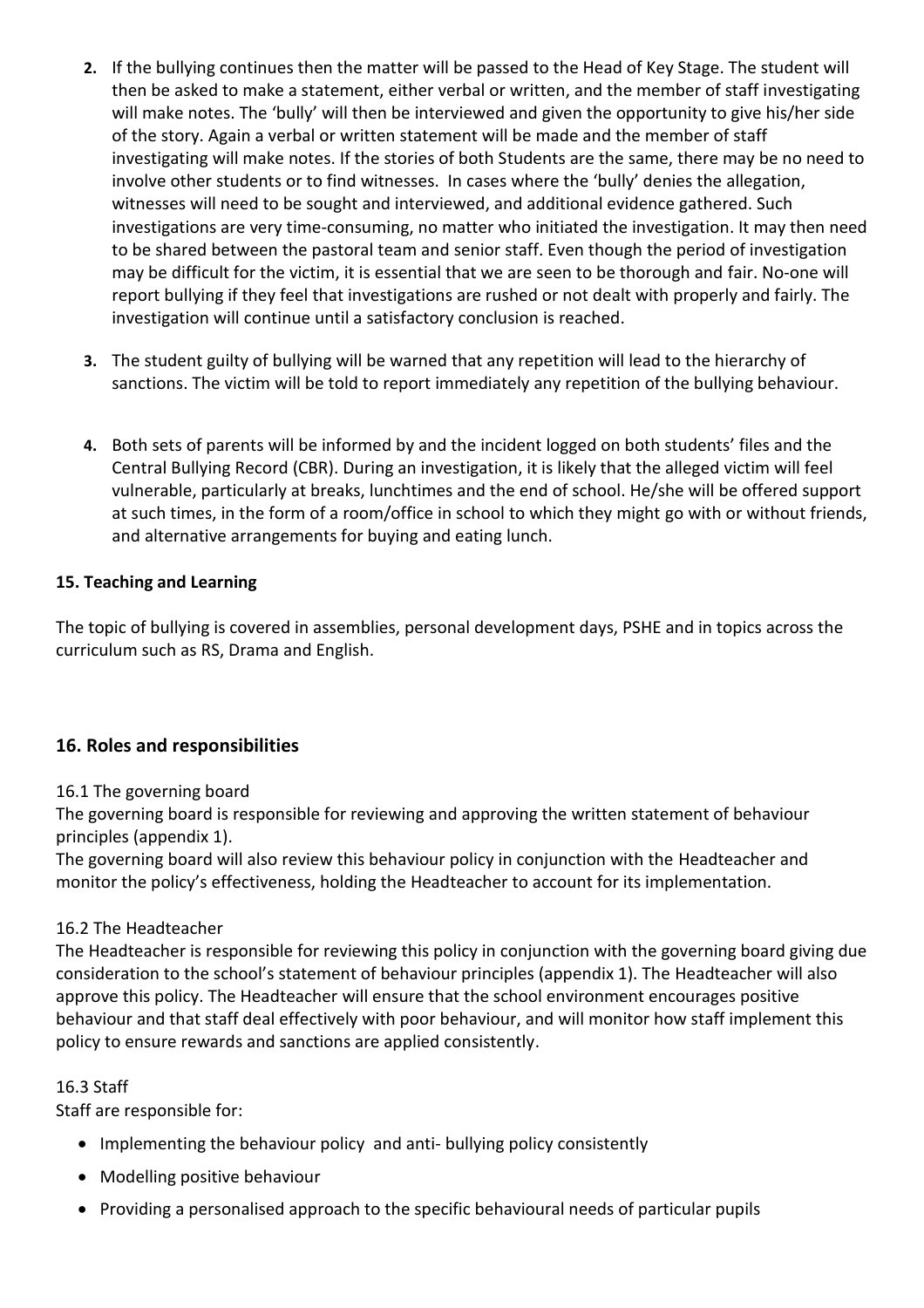• Recording behaviour incidents

#### 16.4 Parents

Parents are expected to:

- Support their child in adhering to the pupil code of conduct
- Inform the school of any changes in circumstances that may affect their child's behaviour
- Discuss any behavioural concerns with the tutor promptly

### 16.5. Pupil code of conduct

Pupils are expected to follow roles and responsibilities (see appendix1)

- Behave in an orderly and self-controlled way
- Show respect to members of staff and each other
- In class, make it possible for all pupils to learn
- Move quietly around the school
- Treat the school buildings and school property with respect
- Wear the correct uniform at all times
- Accept sanctions when given
- <span id="page-7-0"></span>• Refrain from behaving in a way that brings the school into disrepute, including when outside school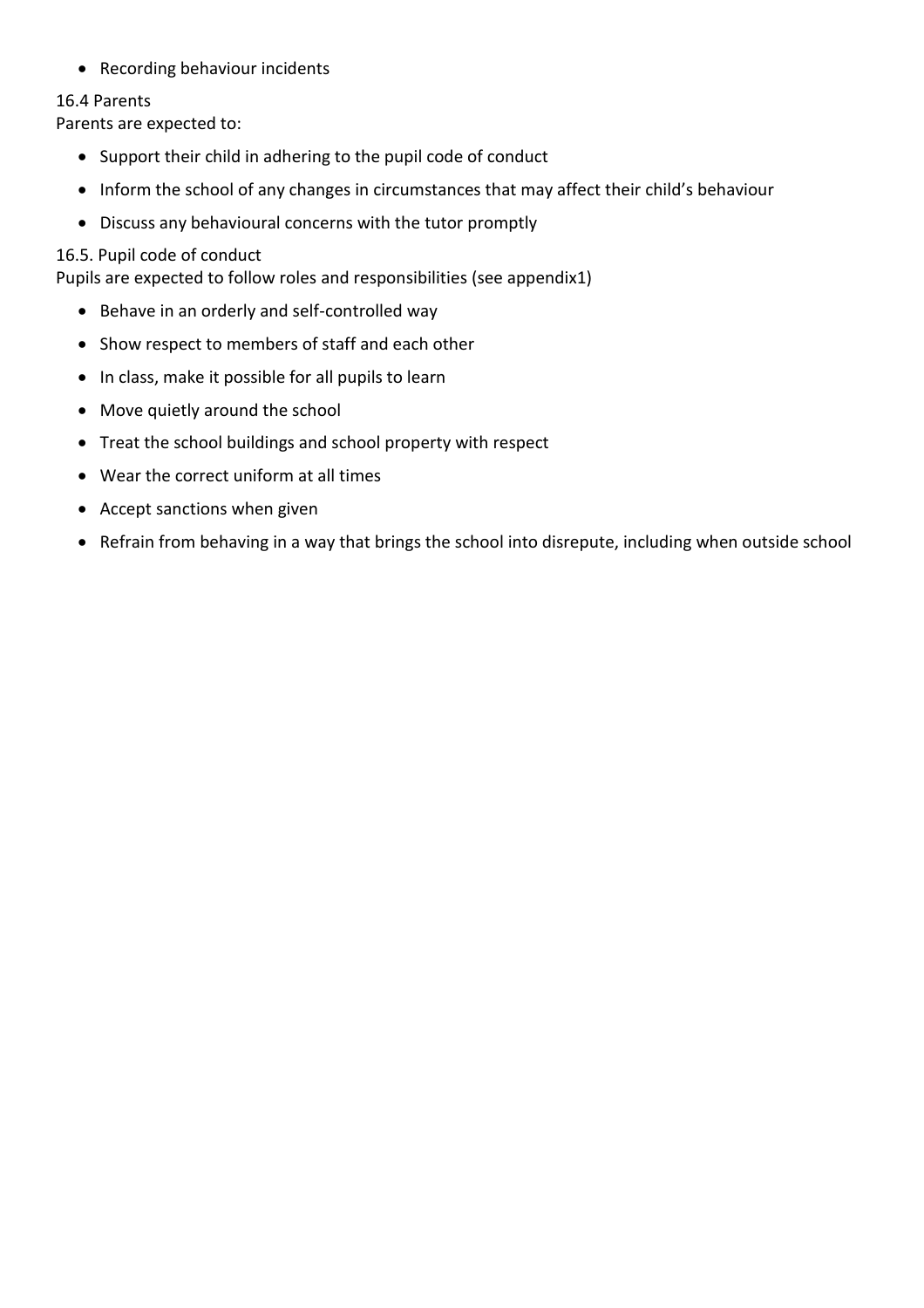### **Appendix 1: written statement of behaviour principles**

- Every pupil understands they have the right to feel safe, valued and respected, and learn free from the disruption of others
- All pupils, staff and visitors are free from any form of discrimination
- Staff and volunteers set an excellent example to pupils at all times
- Rewards, sanctions and reasonable force are used consistently by staff, in line with the behaviour policy
- The behaviour policy is understood by pupils and staff
- The policy explains that exclusions will only be used as a last resort, and outlines the processes involved in permanent and fixed-term exclusions
- Pupils are helped to take responsibility for their actions
- Families are involved in behaviour incidents to foster good relationships between the school and pupils' home life
- The governing board also emphasises that violence or threatening behaviour will not be tolerated in any circumstances.
- This written statement of behaviour principles is reviewed and approved by the full governing board every 2 years